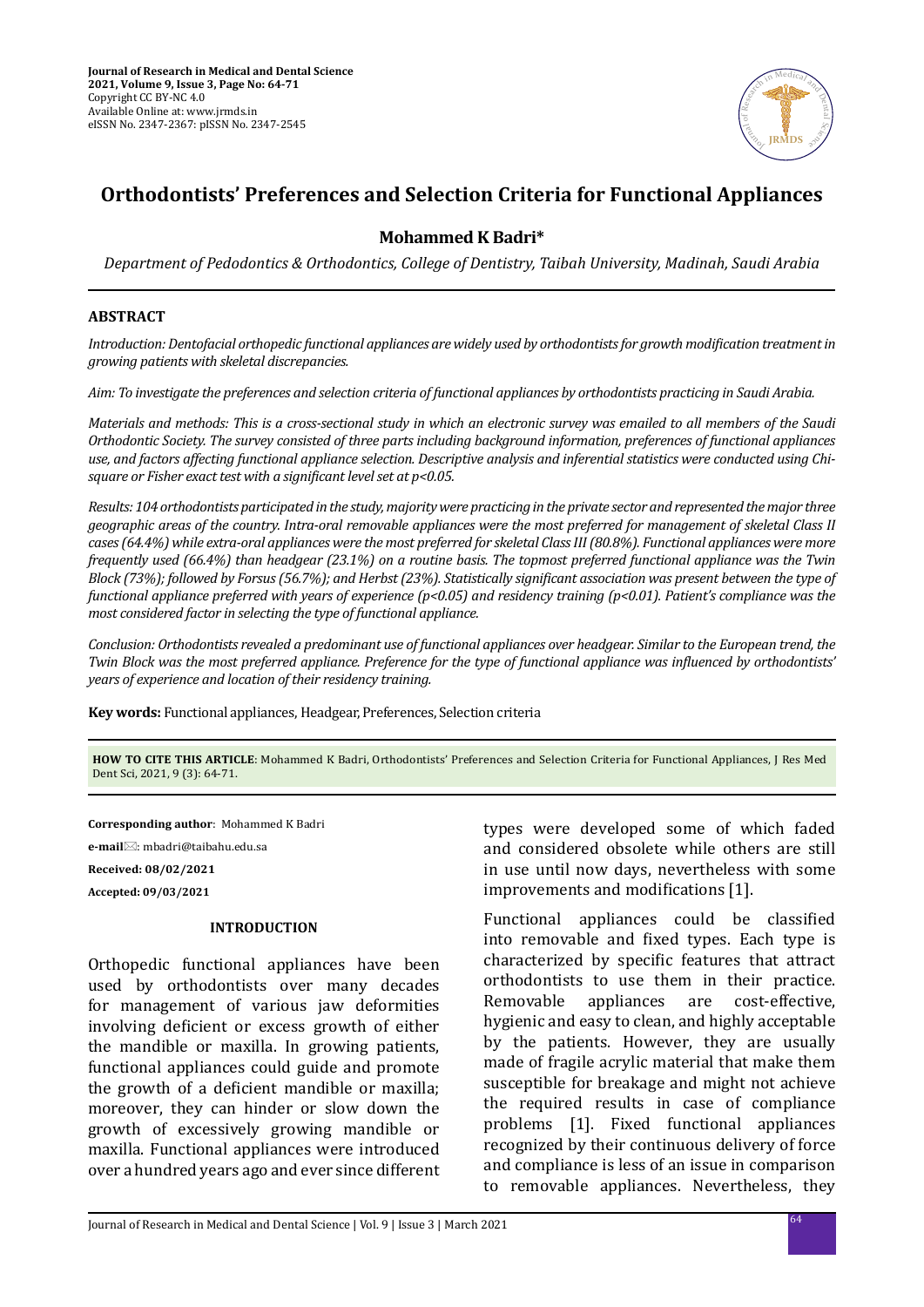could interrupt oral hygienic measures, a little more expensive, and might cause tissue damage [2].

In 1990, as part of a national survey of members of the American Association of Orthodontists results indicated the numbers of orthodontists routinely using functional appliances has increased by 2.5 times comparing to a decade ago. Moreover, the Bionator was the appliance of preference for almost half of the orthodontists at that time [3]. Nevertheless, recent national US surveys showed that there was a remarkable increase in the routine use of Forsus and Herbst fixed appliances [4,5]. Members of the British Orthodontic Society revealed that the Twin Block was the preferred appliance of choice [6]. Similarly, members of the Australian Society of Orthodontists chose the Twin Block as the appliance of most preference [7].

In the light of the current literature, our study aims to investigate further details regarding functional appliances including types preferred and selection criteria by orthodontic offices in Saudi Arabia as to the best of our knowledge no previous studies were conducted in the area.

### **MATERIALS AND METHODS**

# **Ethical approval**

The study was conducted after the approval by Taibah University College of Dentistry-Research Ethics Committee (TUCD-REC) under the approval letter number TUCDREC/20190918/MBadri.

### **Study design and sample size**

The current study was designed as an observational analytical cross-sectional study targeting orthodontists practicing in Saudi Arabia and registered with the Saudi Orthodontic Society (SOS). According to the last announced statistics the SOS reported an average of 400 specialists and consultants in orthodontics. A web-based sample size calculator (Rosasoft) was used in order to estimate the recommended sample size. Based on a margin error of 5%, confidence level of 95%, and a response distribution of 50% the recommended sample size was 197. An electronic survey was delivered through SOS to the emails of all registered members, and a second reminder email was sent 3 weeks later.

# **Data collection tool**

Validated questionnaires from previous

studies [3,7,8] used as guidance for the current survey with some modifications. The current questionnaire consisted of three main parts, the first part consisted of 5 questions regarding demographics and background including: gender, years of experience, location of orthodontic residency, area of current practice and type of working sector. The second part included 9 close-ended questions reflecting functional appliances preferences of use. The third part included 7 Likert type-items regarding factors affecting functional appliances selection.

# **Statistical analysis**

Results of completed responses were analyzed using the software (IBM SPSS Statistics, Version 23). Descriptive analysis was used in the form of frequencies and percentages to describe demographic data and answers for Likert typeitems together with bar charts illustrations. Inferential statistics were conducted using Chisquare test or Fisher exact test if the expected frequency was less than 5 for more than 20% of the results, in order to demonstrate the association between types of functional<br>appliances preferred and orthodontists' orthodontists' background. In addition, Cramer's V was used to measure the strength of the resulted association between those variables. Statistical significance levels were determined at 95% with p-value < 0.05 considered to be significant.

### **RESULTS**

The final obtained sample size of orthodontists participated in the study was 104, thus increased our margin of error up to 8.28%. Demographics and background data (Table 1) showed that around two third of the participants were males. Majority of the orthodontists had a practicing experience of 15 years or less. Participants who had their residency training in Asia were mainly trained in southeast Asia and India. More than half of the Middle East trained orthodontists had joined training programs in Saudi Arabia (53.3%) while the rest had trained in North Africa and Mediterranean Sea countries. Most of North America trained orthodontists had joined programs in United States of America while few trained in Canada. The two training programs reported as "other" were located in Argentina and Australia. Distribution of orthodontists based on their current region of practice showed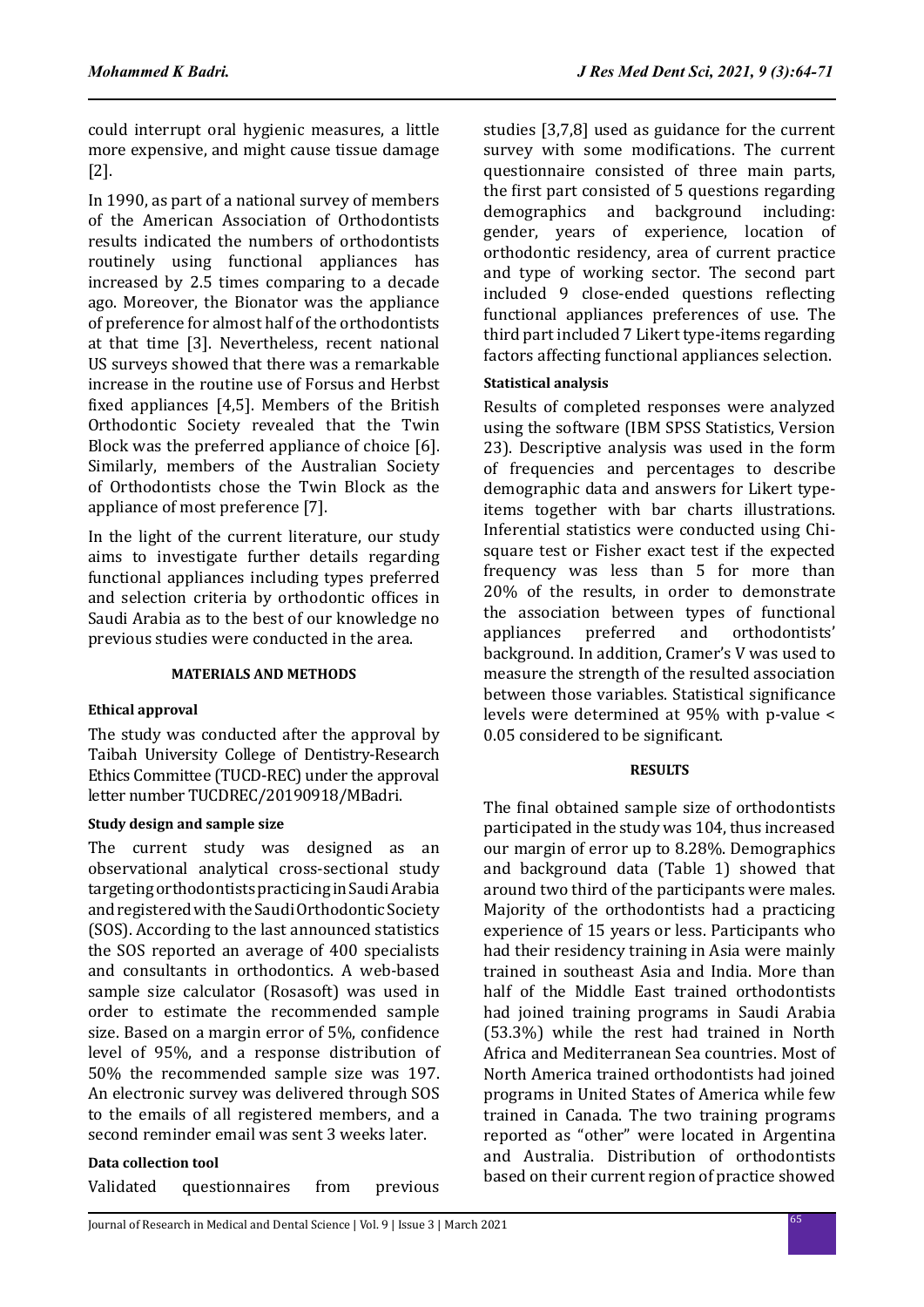|                                   |                       | n (%)     |
|-----------------------------------|-----------------------|-----------|
| Gender                            | Male                  | 68 (65.4) |
|                                   | Female                | 36 (34.6) |
| Years of experience               | $0 - 5$               | 30(28.8)  |
|                                   | $6 - 10$              | 31 (29.8) |
|                                   | $11 - 15$             | 21(20.2)  |
|                                   | $>15$                 | 22(21.2)  |
| Location of orthodontic residency | Asia                  | 22(21.2)  |
|                                   | Europe                | 26 (25)   |
|                                   | Middle East           | 30(28.8)  |
|                                   | North America         | 24(23.1)  |
|                                   | Other                 | 2(1.9)    |
| Location of current practice      | Central               | 43 (41.3) |
|                                   | Eastern               | 21(20.2)  |
|                                   | Northern              | 4(3.8)    |
|                                   | Southern              | 4(3.8)    |
|                                   | Western               | 32 (30.8) |
| Working sector                    | Private practice      | 70 (67.3) |
|                                   | Teaching Institution  | 35 (33.7) |
|                                   | Governmental Hospital | 22(21.2)  |
|                                   |                       |           |

**Table 1: Demographic data of participating orthodontists (N=104).**

that they were practicing in three main areas predominantly in central; followed by western; then eastern areas. The major bulk of the participants were working in the private sector.

Table 2 shows responses of orthodontists toward preferred types of functional appliances in comparison to headgears and specific cases they would consider using them for. In patients with Class II skeletal discrepancy, intra-oral removable appliances were the devices that reported highest selection for management of such cases; followed by intra-oral fixed appliances; and the least reported were extra-oral appliances. On the other hand, the preference for management of cases of Class III skeletal discrepancy was reversed. The majority of orthodontists selected extra-oral appliances as the devices of choice; followed by intra-oral fixed appliances; and intra-oral removable appliances.

Upon comparing the overall use of headgear against functional appliance for dentofacial orthopedic treatment, orthodontists revealed significantly predominate use of functional appliances with 66.4% using them on a regular basis while a big bulk reported to rarely-never use headgear as high as 76.9%. In addition, only 5.8% of orthodontists never used functional appliances compared to 20.2% never used headgear. Among the practitioners using functional appliances, 25% indicated to never use the fixed type; on the other hand, 13.5% never used the removal type of functional

### appliances.

Responses of orthodontists showed that the most preferred functional appliance in the management of Class II cases was the Twin Block; the second most common was Forsus; followed by Herbst which was similar in rank to the combined use of Activators and Bionators; and among the least reported were MARA and Frankel II appliances.

The type of orthopedic device selected for the management of skeletal discrepancies changed based on the affected jaw. When Class II cases caused by maxillary prognathism the majority preferred to choose the headgear device; on the contrary, not a single orthodontist preferred to use it when the deformity was due to mandibular deficiency. In cases of Class III, when the discrepancy was due to deficient maxilla the Face mask was the predominant option; however, there seemed to be no agreement on the type of appliance preferred if the discrepancy involved excessive mandibular growth.

Table 3 presents the association between the type of functional appliance preferred and the demographic variables of the orthodontists. There was no statistically significant association between the type of appliance selected and gender, location of current practice, or type of working sector (p>0.05). Association with years of experience was statistically significant (p<0.05) and orthodontists with 10 years or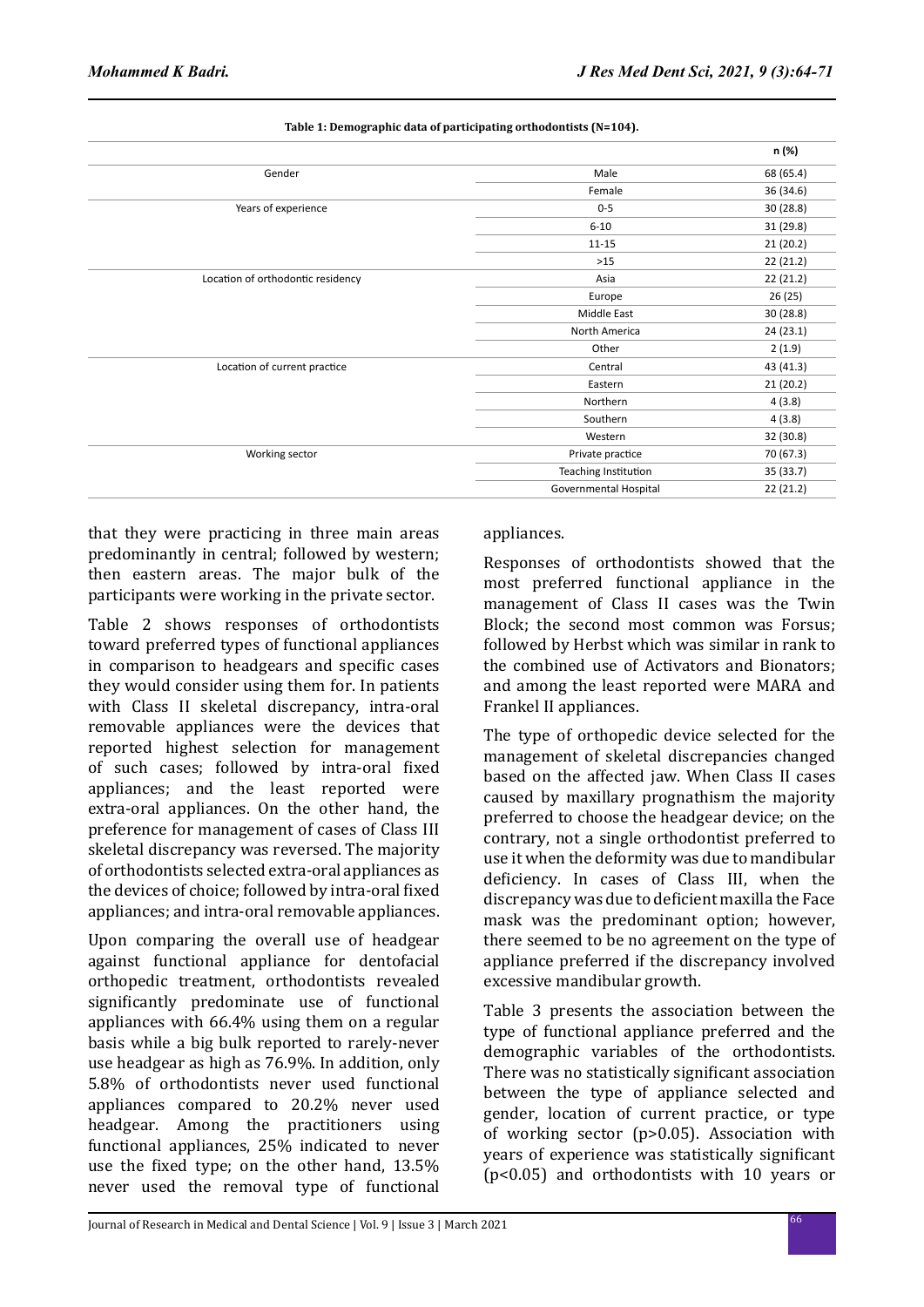|                                                                                                                                       | (n)            | %    |
|---------------------------------------------------------------------------------------------------------------------------------------|----------------|------|
| 1. Which type of growth modification appliances do you prefer to use in Class II Skeletal cases?                                      |                |      |
| Extra-oral appliances                                                                                                                 | 22             | 21.2 |
| Intra-oral removable appliances                                                                                                       | 67             | 64.4 |
| Intra-oral fixed appliances                                                                                                           | 47             | 45.2 |
| 2. Which type of growth modification appliances do you prefer to use in Class III Skeletal cases?                                     |                |      |
| Extra-oral appliances                                                                                                                 | 84             | 80.8 |
| Intra-oral removable appliances                                                                                                       | 14             | 13.5 |
| Intra-oral fixed appliances                                                                                                           | 26             | 25   |
| 3. How often do you use headgear for dentofacial orthopedic treatment in your practice?                                               |                |      |
| Always                                                                                                                                | $\overline{2}$ | 1.9  |
| Usually                                                                                                                               | 22             | 21.2 |
| Rarely                                                                                                                                | 59             | 56.7 |
| Never                                                                                                                                 | 21             | 20.2 |
| 4. How often do you use functional appliances for dentofacial orthopedic treatment in your practice?                                  |                |      |
| Always                                                                                                                                | 14             | 13.5 |
| Usually                                                                                                                               | 55             | 52.9 |
| Rarely                                                                                                                                | 29             | 27.9 |
| Never                                                                                                                                 | 6              | 5.7  |
| 5. Which type of the following functional appliances do you prefer to use in correcting Skeletal Class II cases? (may choose up to 3) |                |      |
| <b>Twin Block</b>                                                                                                                     | 76             | 73.1 |
| Activator                                                                                                                             | 14             | 13.5 |
| Bionator                                                                                                                              | 10             | 9.6  |
| Frankel II                                                                                                                            | 6              | 5.8  |
| Herbst                                                                                                                                | 24             | 23.1 |
| <b>MARA</b>                                                                                                                           | 9              | 8.7  |
| Forsus                                                                                                                                | 59             | 56.7 |
| 6. Which device do you think will achieve better results in a case of skeletal Class II due to prognathic maxilla?                    |                |      |
| Headgear                                                                                                                              | 78             | 75   |
| Functional appliance                                                                                                                  | 12             | 11.5 |
| No difference                                                                                                                         | 14             | 13.5 |
| 7. Which device do you think will achieve better results in a case of skeletal Class II due to retrognathic mandible?                 |                |      |
| Headgear                                                                                                                              | $\mathbf 0$    | 0    |
| Functional appliance                                                                                                                  | 94             | 90.4 |
| No difference                                                                                                                         | 10             | 9.6  |
| 8. Which device do you think will achieve better results in a case of skeletal Class III due to retrognathic maxilla?                 |                |      |
| Face mask                                                                                                                             | 97             | 93.3 |
| Functional appliance                                                                                                                  | 6              | 5.8  |
| No difference                                                                                                                         | $\mathbf{1}$   | 0.96 |
| 9. Which device do you think will achieve better results in a case of skeletal Class III due to prognathic mandible?                  |                |      |
| Chin-cup                                                                                                                              | 42             | 40.4 |
| Functional appliance                                                                                                                  | 19             | 18.3 |
| No difference                                                                                                                         | 43             | 41.3 |

**Table 2: Orthodontists responses toward functional appliances preferences questionnaire.**

less of experience more likely to select fixed functional appliances while those with more than 10 years more likely to select the removable type. Moreover, a statistically significant association was present with the location of the orthodontic residency (p<0.01), with residents of European or Middle Eastern training programs more probably to choose removable functional appliances while those trained in a North American program more probably to choose the fixed type. Figure 1 shows that majority of orthodontists of different training backgrounds had the Twin Block as the most preferred device, except for those of North American training preferred the Herbst or its

variation as the primary functional appliance.

The most important factor orthodontists considered routinely before selecting the type of functional appliance was the patient's compliance; followed by the availability of the appliance in the market; and whether they have trained on it during their residency program. The least frequently considered factor was the estimated cost of the appliance to be used (Figure 2).

### **DISCUSSION**

The current study investigated the response of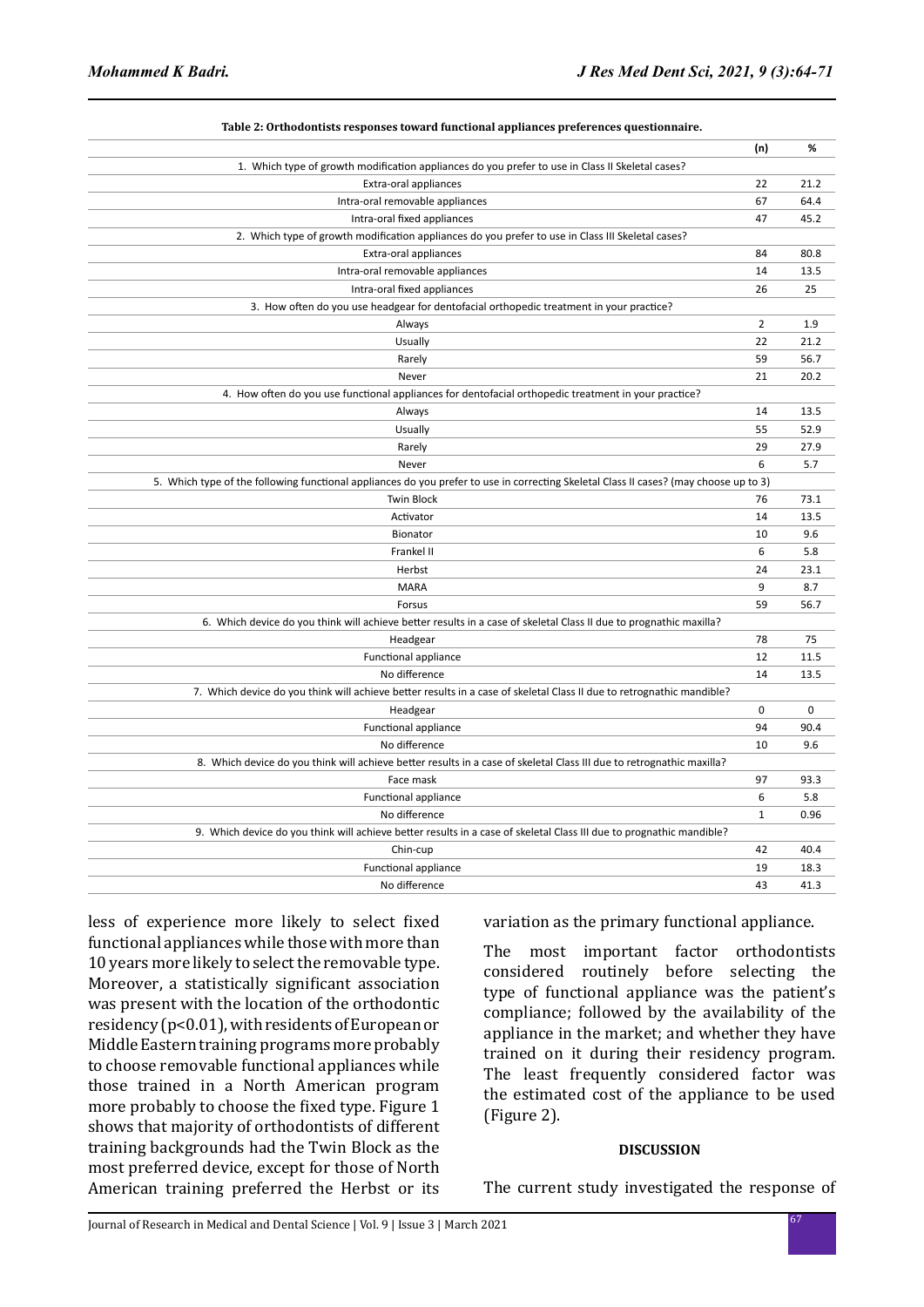

**Figure 1: Distribution of different types of functional appliances preference based on residency training.**



**Figure 2: Factors considered in selecting the type of functional appliance.**

| Variable              |                       |                 | <b>Functional appliances</b> |           |
|-----------------------|-----------------------|-----------------|------------------------------|-----------|
|                       |                       | Removable n (%) | Fixed n (%)                  |           |
| Gender                | Male                  | 73 (52.1)       | 67 (47.9)                    | 0.542     |
|                       | Female                | 33 (56.9)       | 25(43.1)                     |           |
| Years of experience   | 10 or less            | 53 (46.5)       | 61(53.5)                     | $0.03*$   |
|                       | >10                   | 51(62.2)        | 31 (37.8)                    |           |
| Orthodontic residency | Asia                  | 22 (52.4)       | 20(47.6)                     | $0.005**$ |
|                       | Europe                | 30(61.2)        | 19 (38.8)                    |           |
|                       | Middle East           | 38 (63.3)       | 22 (36.7)                    |           |
|                       | North America         | 13 (28.9)       | 32(71.1)                     |           |
|                       | Other                 | 3(50)           | 3(50)                        |           |
| Current practice      | Central               | 42 (53.2)       | 37 (46.8)                    | 0.941     |
|                       | Eastern               | 21(55.3)        | 17 (44.7)                    |           |
|                       | Western               | 33(55)          | 27(45)                       |           |
|                       | Other                 | 10(47.6)        | 11 (52.4)                    |           |
| Working sector        | Private practice      | 75 (56.8)       | 57 (43.2)                    | 0.192     |
|                       | Teaching Institution  | 28 (43.1)       | 37 (56.9)                    |           |
|                       | Governmental Hospital | 21 (52.5)       | 19 (47.5)                    |           |

\* Statistically significant P<0.05, \*\* Statistically significant P<0.01

orthodontists practicing in Saudi Arabia toward main orthopedic devices used for dentofacial growth modification, their preferred types of functional appliances, the criteria they depend on for selection of a specific type of functional appliance, and finally factors considered in the prediction of patient's compliance toward functional appliance use. Since orthodontists participated in the study characterized by the diversity of their training background representing different schools' concepts across the globe, it will be interesting to investigate their practice toward the topic which will reflect on the overall nature of practice in Saudi Arabia.

Our study showed that the preference of orthodontists for the orthopedic appliance used depended on the type of skeletal discrepancy. Most of the practitioners preferred intra-oral over extra-oral appliances in treating skeletal Class II discrepancies regardless of the jaw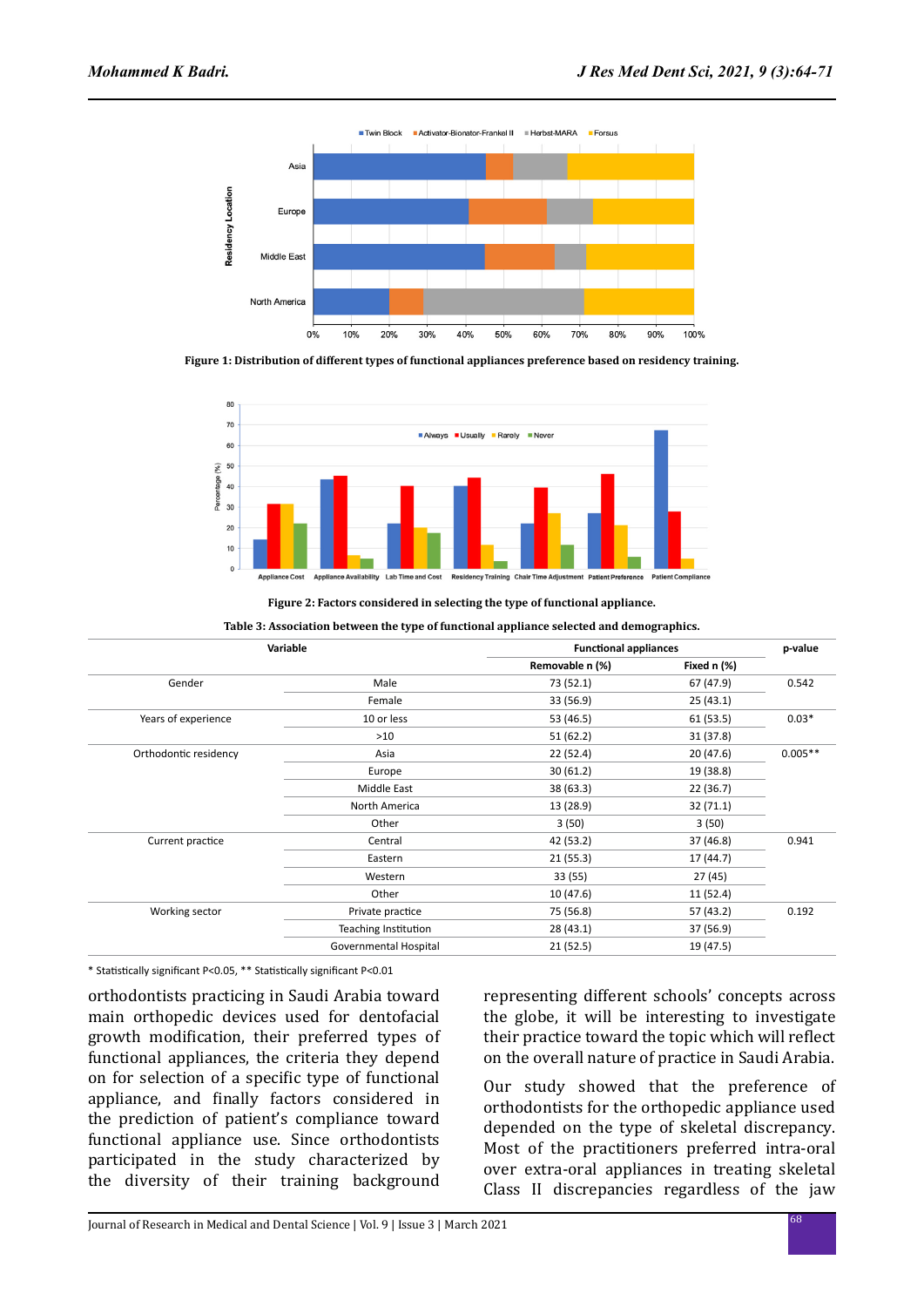affected. However, upon specifying the affected jaw 75% of orthodontists think that headgear will achieve better results in case of maxillary prognathism while the majority (90.4%) agreed that functional appliances will achieve better results if the deformity was due to a retrognathic mandible. On the other hand, extra-oral appliances were the highest preferred for skeletal Class III discrepancies (80%) despite which jaw was affected. This was confirmed when the cause of the discrepancy was due to maxillary retrognathia as orthodontists unanimously considered the Face-mask will achieve better results than functional appliances. However, in case of mandibular prognathism there was no agreement on the type of appliance since many think no difference in results achieved by either Chin-cup or functional appliance.

Earlier studies indicated that the dominating devices for growth modification were highly related to the region of training and practice. European practitioners favored Intra-oral removable appliances as a main approach for growth modification; on the other hand, American practitioners preferred extra-oral appliances for management of their cases [3,5,9]. There is some controversy in the literature regarding the most suitable orthopedic device for skeletal discrepancies depending on the affected jaw. Several studies indicated that headgear promoted mandibular growth in Class II cases and the results were comparable to those obtained by functional appliances [10-12]. Other studies advocated the idea that headgear is only effective in restricting maxillary growth with no or little impact on mandibular growth [9,13,14]. In the same context, functional appliances such as Activators or Bionators were recommended for mandibular retrognathic cases in order to promote mandibular growth [9,14-16]. In addition, studies investigated their effect on maxillary growth revealed that they had some restrictive effect but not as effective as headgear [9,12,16]. In regard to skeletal Class III discrepancy, the Face-mask was advocated for protraction of deficient maxilla while evidence from systematic reviews showed that Chin-cup and functional appliances have some restrictive effect on the mandible in cases of prognathic mandible [17,18]. Evidence from Randomized controlled trials indicated that Face-mask could resolve cases of mandibular protrusion in comparison to untreated controls and treatment better to be followed with Chincup use until growth cessation [18,19]. However, no evidence showed that Chin-cup or functional appliances could stimulate maxillary growth [18]. In general, there is evidence that orthopedic appliances can be used in correcting Class III skeletal discrepancy at least on the short term, still further studies are needed on the long term [17,18,20].

The preference for the use of headgears and functional appliances in this study revealed the predominant use of functional devices over headgears. Over 65% of participants use functional appliances routinely comparing to 23% for headgear use. Moreover, less than 6% never used functional while around 20% of participants never used headgears appliances in their practice. In consistence with our study, functional appliances were the most commonly used orthopedic devices by Brazilian orthodontists [8]. US studies in the early 1980s showed that orthodontists had limited use of functional appliances (10%) on a routine basis and more than one third of the practitioners never used them [3-5]. However, over the following decade there was a gradual increase in functional devices use (25%), and nowadays more than 70% incorporate them in their daily practice [3-5]. On the other hand, headgear showed an opposite course of popularity. It was very popular among US orthodontic offices with almost two-third of practitioners routinely using it as the main growth modification device and only less than 5% never used it before [3]. However, the use of headgear declined over the years and recent studies demonstrated that less than 25% use them on a routine basis [4,5]. Although removable functional appliances were predominantly used in the European region; however, headgear was frequently used and showed a respectable increase in practice within the recent years [21,22].

This study revealed that the top three most favored functional appliances among orthodontists in Saudi Arabia were the Twin Block appliance (73%), Forsus (56.7%) and Herbst (23%). Other types of functional appliances such as Activator, Bionator or MARA were of less preference. Consistent with our findings, surveys involved British and Australian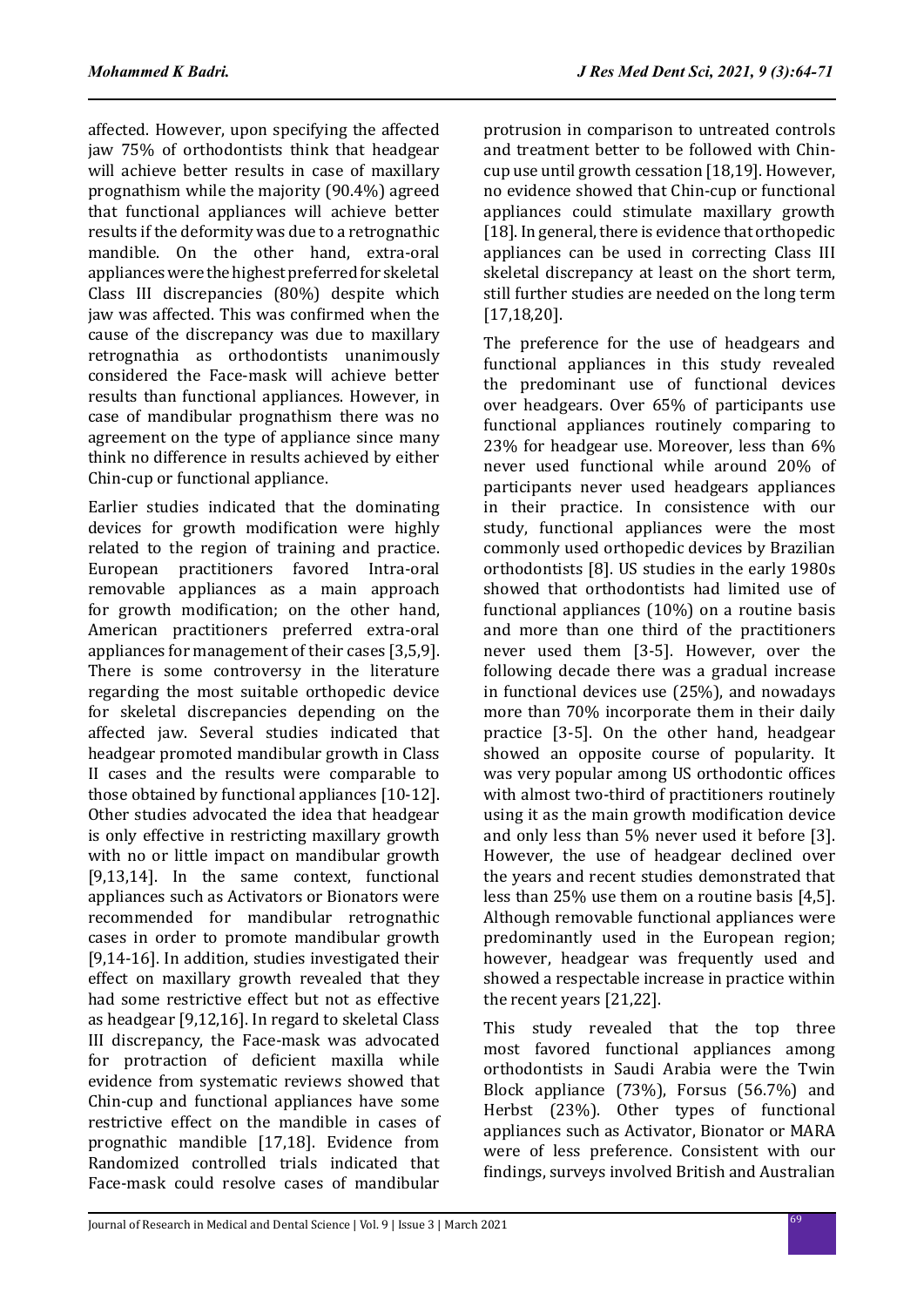orthodontists showed that Twin Block was the most favored functional appliance [6,7]. In addition, Forsus was commonly used among the Australian Society of Orthodontists [7]. In the early 1980s and before the introduction of the various types of fixed functional devices in the US market and their use in training programs 51% of orthodontists were commonly using the Bionator as the main functional appliance [3]. Gradually, fixed functional appliances gained high popularity among different orthodontic practices in the US and the Herbst considered the most favored appliance with more than 70% preference; followed by the Forsus appliance (26%) [5,23].

Our results showed a statistically significant association between the type of functional appliance preferred and orthodontists' years of experience  $(p<0.05)$ ; however, the strength of the association was of a weak nature (Cramer's V=0.155). Less experienced practitioners more likely to lean toward fixed functional appliances use while those with experience over 10 years more likely preferer the removable type. Furthermore, there was a statistically significant association between the type of functional appliance preferred and the orthodontic residency location (p<0.01) and it was of a moderately strong nature (Cramer's V=0.267). Practitioners who trained in European or North American training programs reflected in their choice for the type of functional appliance the nature of training in those programs. Those of European training background tend to prefer removable functional appliances while those of North American training tend to lean toward the fixed type. The preference of removable appliances by trainees of the Middle Eastern programs reflected a nature and trend similar to that of European countries [6,7].

The findings from the current study revealed the factors considered in selecting the type of functional appliance and were prioritized according to their preference. The topmost three factors were patient's compliance, appliance availability, and appliance previous residency training. Interestingly, the cost of the appliance was among the least considered factors. It is difficult to compare such factors because of the limited present literature that barely covers such topic. In consistent with our finding a recent study of fixed functional appliances preferences found that among the major factors considered in their device selection was previous device experience and training while the cost involved was among the least [23]. Moreover, patient's compliance and behavior considered as major factors for treatment success with less important consideration for patient's financial capability [24]. Patient's compliance appeared to be related to several factors such as desire for treatment, relationship with orthodontists, and the perception and awareness of the existing malocclusion [25]. Based on the current results further studies are needed to provide better understanding of factors involved in functional appliance selection.

### **CONCLUSION**

Orthodontists practicing in Saudi Arabia revealed a predominant use of functional appliances for dentofacial orthopedic treatment. Headgear was rarely used and limited to cases of skeletal Class III discrepancy. The trend in using the functional appliances was similar to the European trend with a higher preference of use for removable functional appliances over the fixed type and the most preferred functional appliance was the Twin Block.

Selecting the type of functional appliance was influenced by orthodontists' years of experience and location of their residency training. Moreover, orthodontists think that patient's compliance was the main factor affecting their selection. It is suggested that further studies are needed to investigate such factors as limited literature was found.

#### **REFERENCES**

- 1. Wahl N. Orthodontics in 3 millennia. Chapter 9: Functional appliances to midcentury. Am J Orthod Dentofacial Orthop 2006; 129:829–833.
- 2. Elkordy SA, Fayed MMS, Attia KH, et al. Complications encountered during forsus fatigue resistant device therapy. Dental Press J Orthod 2020; 25:65–72.
- 3. O'Connor BM. Contemporary trends in orthodontic practice: A national survey. Am J Orthod Dentofacial Orthop 1993; 103:163–170.
- 4. Keim RG, Gottlieb EL, Nelson AH, et al. 2008 JCO study of orthodontic diagnosis and treatment procedures, part 1: Results and trends. J Clin Orthod 2008; 42:625–640.
- 5. Keim RG, Gottlieb EL, Vogels DS, et al. 2014 JCO study of orthodontic diagnosis and treatment procedures, Part 2: Results and trends. J Clin Orthod. 2014; 48:607–630.